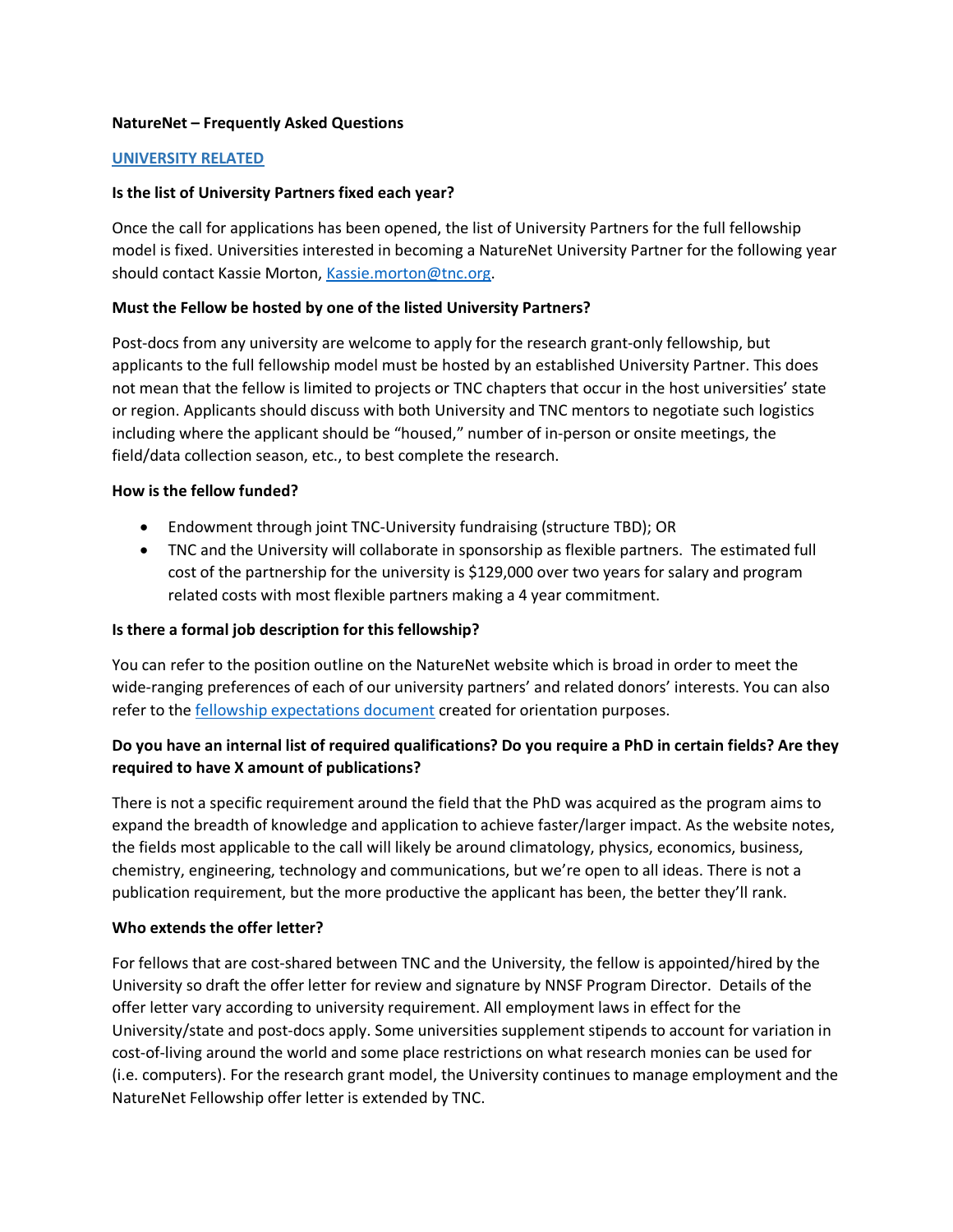### **What is the process and timeline for onboarding a fellow after an offer letter is signed?**

### Timeline of the process (for fellows starting in 2018):

- March-early April: Offer Letters sent
- No later than October, ideally September 1: Fellow starts
- Orientation training last week in October
- Science Solution Spaces (timing TBD)
- July 1: Annual reports by Fellows and Mentors due
- August: Year 2 Distribution Check

### **How and when is grant money dispersed to the university?**

Once the grant agreement is fully executed, payments from TNC are distributed via check inside USA and wire transfer abroad.

### **What does the university need to do in order for year-two funds to be released?**

Once the University Mentor and Fellow annual reports are received (along with the TNC Mentor report) and approved by Program Director, the university must submit an invoice to TNC for year-two funds to be dispersed.

# **Can grant agreement renewals (in the case of year 2 contracts) be treated as modifications, listing only changes to the terms, instead of having to review the grant again in its entirety?**

For the 2017 cohort and prior, unfortunately, no, but we can highlight all changes for easier review. All 2018 cohort agreements will cover the full two-year fellowship, with funding distribution dependent on satisfactory performance in year-one.

### **Is there flexibility for adjustment within budget categories?**

*Yes. We permit 10% flexibility to over/underspend a specific line item as long as the total grant amount (University fixed costs and TNC funds transferred to the university) are not exceeded. Anything over 10% will require prior-approval and an amendment to the original grant agreement. Additionally, this flexibility is limited when considering mentor or indirect expenses in that mentor funds or indirect expenses may be reallocated for additional research, meetings, travel, but not the other way around.*

### **APPLICANT RELATED**

#### **How do I decide on a project, university, and mentors?**

Step 1: Identify the project or projects you are interested in pursuing from the NatureNet website.

Step 2: Review the Conservancy's Shared Conservation Agenda to better understand research priorities for the organization. Consider how you would approach answering the question or investigating the proposed project and develop a few research questions you would be interested in investigating within the context of the project. Those considering projects in urban environments should also review the Field Guide to Conservation in Cities in North America to insure research ideas align with the Conservancy's standards regarding diversity, equity, and inclusion.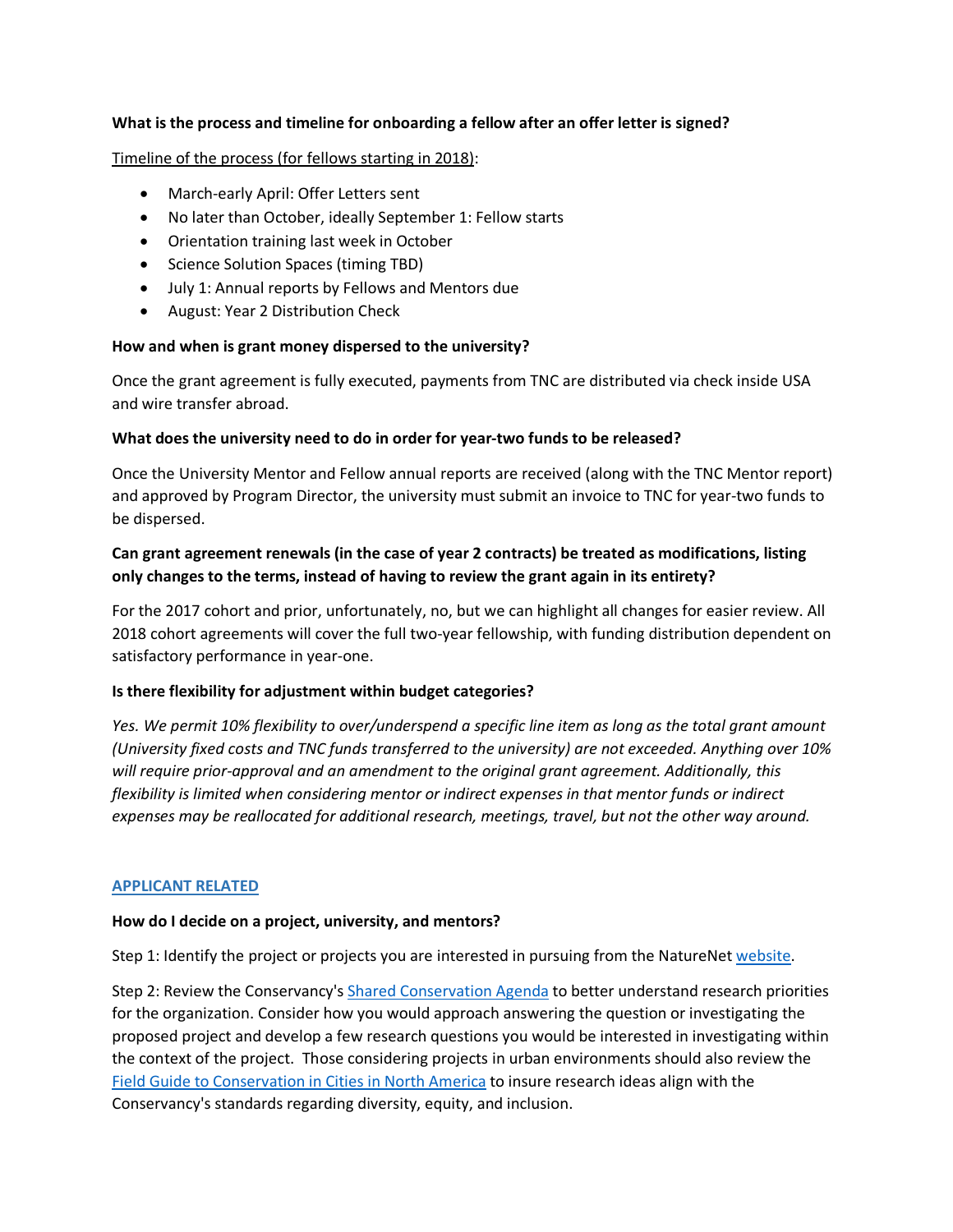Step 2: Approach the TNC mentor(s) associated with the project. Be specific regarding your interest in the project, the skills you bring to this research topic, and the university partners and mentors you are considering. Be sure to include the research questions you developed (from step 2) in your correspondence.

Step 3: Incorporate the TNC mentor's input into your research approach and contact the University mentors for their input and feedback.

Step 4: Based on your conversations, select the project and the TNC and University mentors with whom you would like to collaborate.

Step 5: Write a proposal with your mentors and put together a formal application following the posted guidelines. Be sure to include in your application letters of support from your University and TNC mentors!

## **Is their flexibility in the October start date?**

No. Applicants are encouraged to discuss the NatureNet Fellowship opportunity with their graduate committees to determine if the timing of completing their degree can be expedited.

## **Are the only projects allowed, those listed?**

Yes. Projects have been reviewed and approved by TNC and University mentors and align with program goals. Projects outside of those listed will not be considered.

### **How does the application process work?**

Applicants must have completed their doctorate within five years of the application close date. Please contact the NatureNet Program Director if there are extenuating circumstances that have caused significant educational or employment disruption resulting in an applicant holding their doctorate for more than five years. Applicants should have their degrees in hand by September 1. When applying for the full fellowship, you will indicate a home institution from the list of available partners that year and a university mentor. For both the full fellowship and the research grant you will select a project and mentor from within TNC. For the research grant model ONLY, the host university and mentor need not be from the posted list. IN all cases, university and TNC mentors should be contacted and provide letters of support for your project/application. Projects at this time are themed around investigating the mitigation or adaptation to climate change.

## **Do you have to attend one of the listed universities to be eligible to apply?**

For the full fellowship model, you do not need to currently attend one of the listed universities, but you do need to select one to engage with as the universities directly employee the NatureNet fellows. For the research grant model, you must currently hold a postdoctoral position with a research institution, it need not be an institution on the partner list for that year. For both models, we encourage you to have in depth discussions with your potential mentors (university and TNC) about your project proposal ideas in advance so they can provide guidance around how to craft the proposal to best meet both university and TNC goals for the program. Starting in 2018, Fellows will need to provide letters of support from their TNC and University mentors.

## For Current Fellows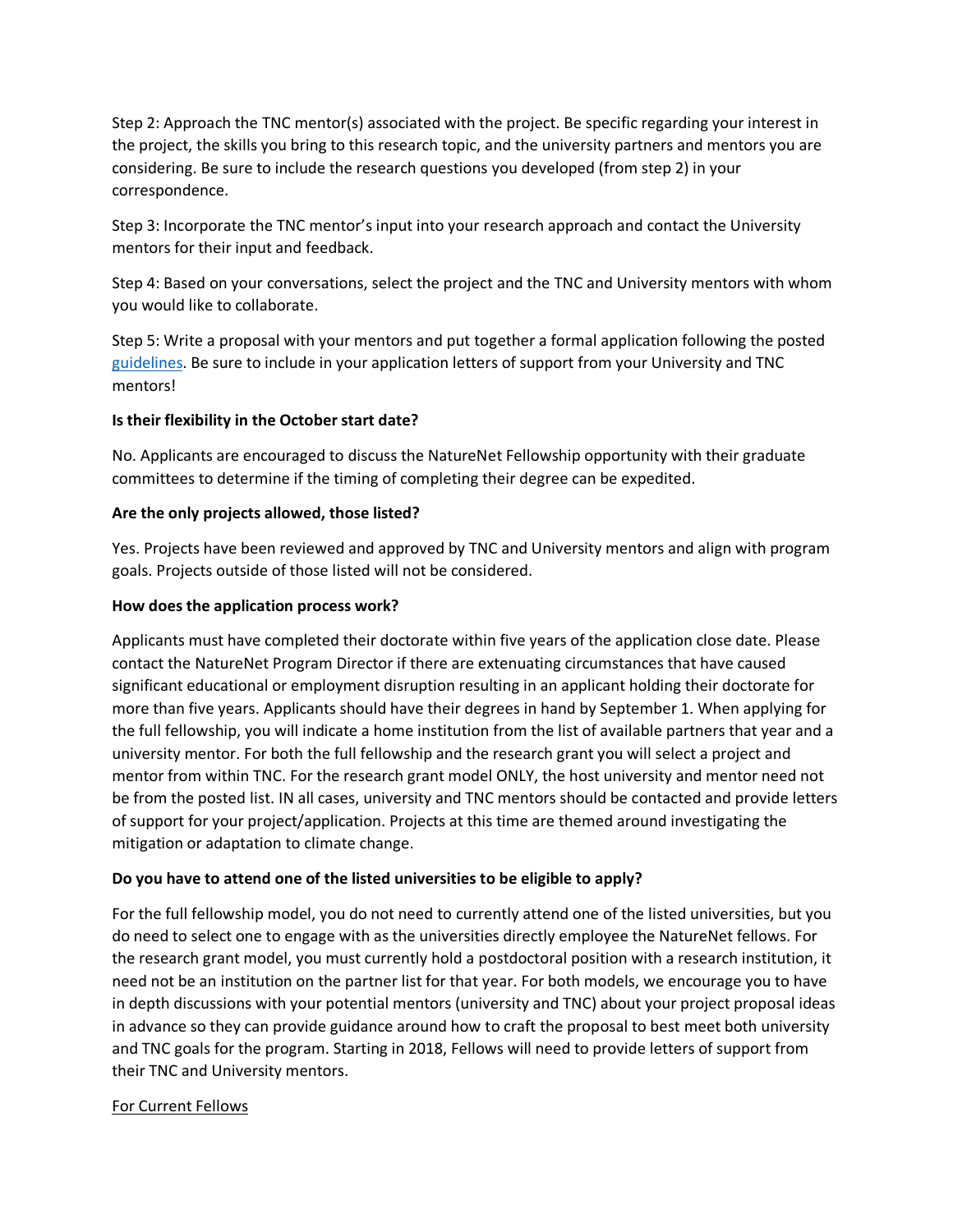### **When will my annual progress reports be due?**

6 weeks prior to contract expiration. Failure of Fellows and Mentors to submit annual reports in a timely manner may result in delays in disbursing funding.

# **In my progress report, do I include publications in the past year related only to my NatureNet fellowship? Or all publications?**

You can provide both, but indicate which are NatureNet related.

## **During my NatureNet fellowship, can I use TNC letterhead when applying to additional positions?**

No. TNC letterhead is for use of TNC employees and though you are co-sponsor/funded through TNC you are employed by [X] University. A letter of reference from your TNC mentor will hold a great deal more weight in the matter of selling your conservation credentials along will a carefully crafted cover letter.

## **Can I use research funds to pay TNC staff to complete research related work on my project?**

No, due to conflict of interest. Consider if the work that needs to be done can be a collaborative effort or contact the Program Director for help brainstorming alternative solutions.

## **I would like to take on an additional project/collaboration outside of my NatureNet work**

See "Non-NatureNet Additional Work Assessment" document

### **My TNC Mentor is leaving, do I need to get a new one?**

Yes. The Fellow or the Program Director should reach out to departing mentor and determine what role they will play (if any) in the fellow's project moving forward. At this time the departing mentor should also be asked if they can recommend anyone at TNC who would be a good fit as a mentor moving forward (ideally someone who has been involved with the project).

### **I don't have a credit card, how do I book travel for meetings?**

Please provide Program Director or University Partnership Coordinator with the following information and they will book on your behalf. Please forward any receipts/booking confirmations to the PD and UPC so that they may file expenses.

- Given Name (First, Last, and for airline travel Middle as indicated on travel documents)
- Birthdate (Month, Day, Year)
- Known traveler redress number (airfare only)
- Cell Phone or other phone number to contact
- Current Mailing Address
- Email (to send confirmation of bookings, boarding documents, etc.)
- Seat preference (airfare only)
- Preferred travel dates/arrival and departure dates (Month, Day, Year) OR the link to your preferred flights/train OR the airline/train and flight information including arrival and departure dates and arrival (e.g. Monday, May 14, 2018 Southwest Airlines Flight# 3267 Departing ALB to BWI 9:20am Arriving BWI 10:40am, Southwest Airlines Flight #2946 Departing BWI to MDW